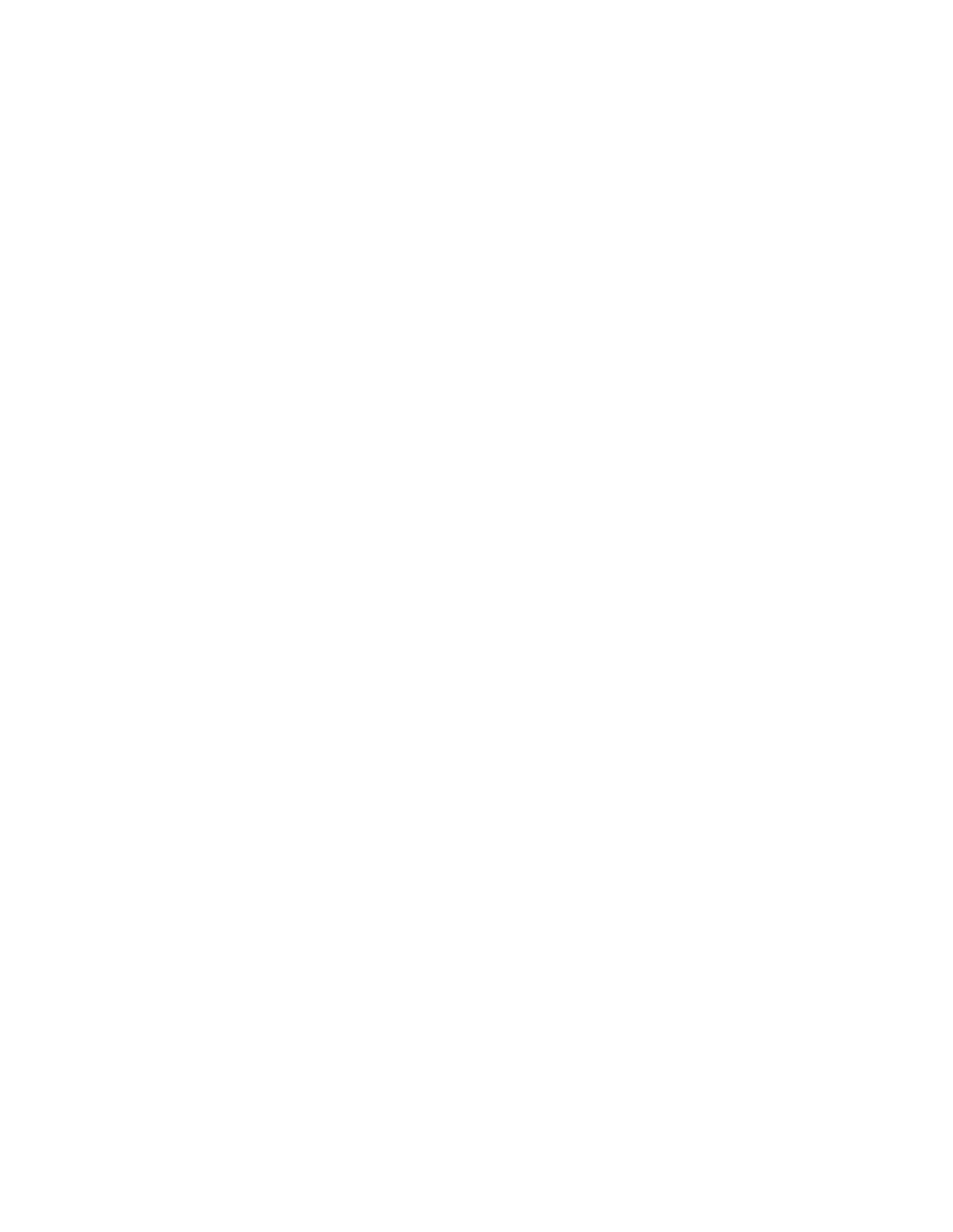### **Foreword**

This Technical Report<sup>10</sup> describes the results obtained by *ACSTL Cross-Sensor Comparison Competition Team 2013<sup>11</sup>* (Applied Computer Science Testing  $Lab^{12}$ , Lumina Multidisciplinary Research Excellence Center, University of South-East Europe Lumina, Bucharest, RO) in coordination of N. Popescu-Bodorin<sup>13</sup>, during the *Cross-Sensor* Comparison Competition  $2013^{14}$  organized by Amanda Sgroi<sup>15</sup>, Kevin Bowyer<sup>16</sup> and Patrick Flynn<sup>17</sup> (Computer Vision & Research Lab<sup>18</sup>, Department of Computer Science & Engineering, Notre Dame University, Notre Dame, IN 46556, USA) within the framework of IEEE-BTAS-2013 Conference.

### **Abstract**

Cross-sensor comparison experimental results reported here show that the procedure defined and simulated during the *Cross-Sensor Comparison Competition 2013* by our team for migrating / upgrading LG2200 based to LG4000 based biometric systems leads to better LG4000-to-LG2200 cross-sensor iris recognition results than previously reported, both in terms of user comfort and in terms of system safety. On the other hand, LG2200-to-LG400 migration/upgrade procedure defined and implemented by us is applicable to solve interoperability issues between LG2200 based and LG4000 based systems, but also to other pairs of systems having the same shift in the quality of acquired images.

1

<sup>&</sup>lt;sup>10</sup> <http://lmrec.org/acstl/tr-460.pdf>

 $\frac{11 \text{ http://lmrec.org/acstl/cross-sensor- competition-team-2013/}}{http://lmrec.org/acstl/cross-sensor-completion-team-2013/}}$ 

<sup>12</sup> <http://lmrec.org/acstl/>

<sup>13</sup> <http://lmrec.org/bodorin/>

<sup>14</sup> <http://www3.nd.edu/~asgroi/Competition/CrossSensorCompetition.htm>

<sup>15</sup> <http://engineering.nd.edu/profiles/asgroi>

<sup>&</sup>lt;sup>16</sup> <http://www3.nd.edu/~kwb/>

 $17 \frac{\text{http://www3.nd.edu/~flynn/}}{$  $17 \frac{\text{http://www3.nd.edu/~flynn/}}{$  $17 \frac{\text{http://www3.nd.edu/~flynn/}}{$ 

<sup>18</sup> <http://www3.nd.edu/~cvrl/>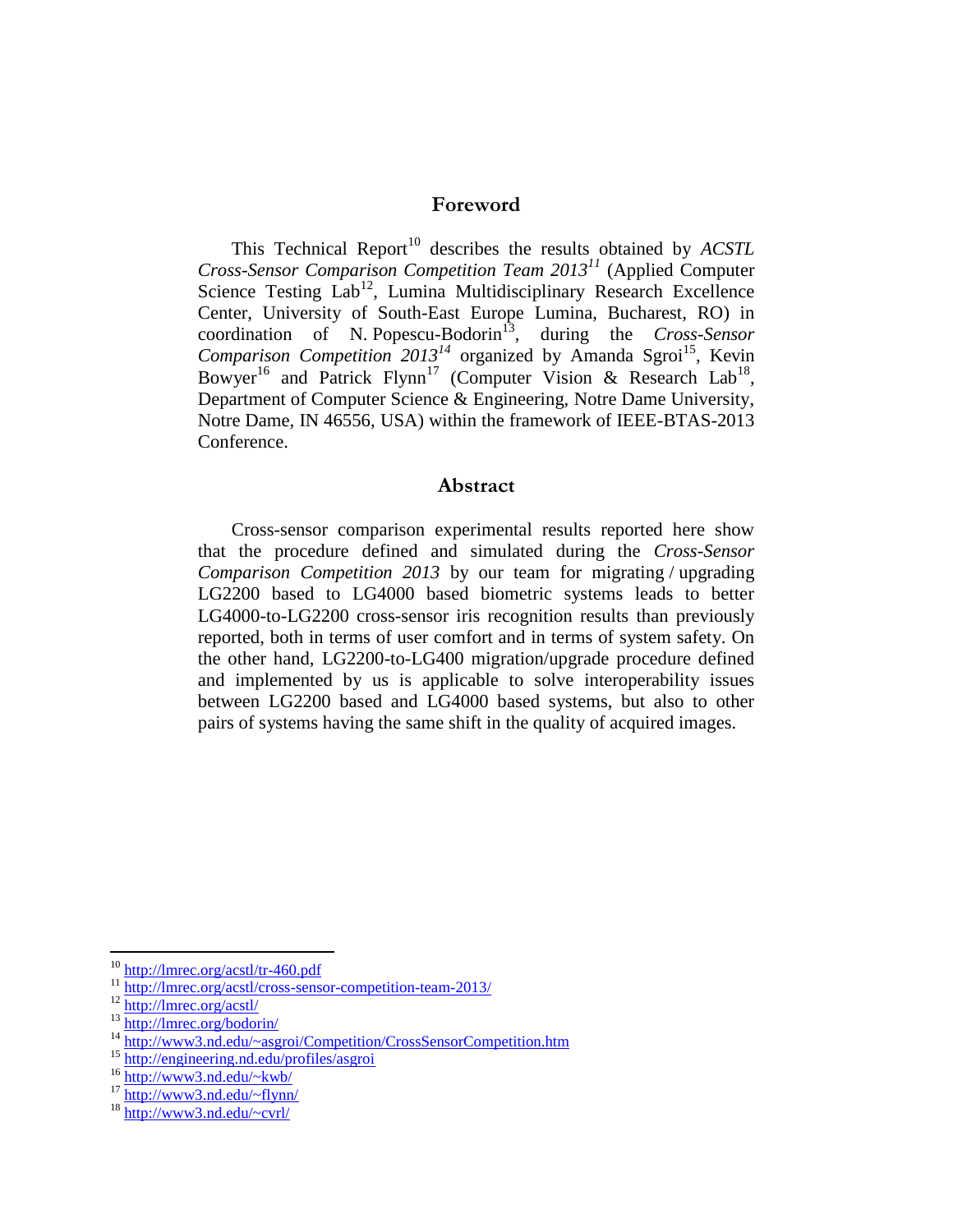## **I. Iris Segmentation, Encoding and Matching Procedures for LG4000-to-LG2200 Cross-Sensor Iris Recognition**

The methods used by us to process the data sets given in the *Cross-Sensor Comparison Competition 2013* comply to the ISO/IEC 19794-6 [\[5\]](#page-17-0) data interchange format standard (Fig. 1). The eye images of KIND 1 are processed in order to detect the pupil center and the pupil boundary. Using this information, a region of interest is selected from the initial eye image and represented as an image of KIND 48, which is further unwrapped as a KIND 16 unsegmented pupil-centered polar image (Fig. 2). The limbic boundary is found in the unwrapped version of the region of interest (KIND 16) by applying CFIS2 (Circular Fuzzy Iris Segmentation, second variant, [\[1\]\)](#page-17-1). As a result, the unwrapped iris segment is obtained (Fig. 3). The segmented iris image (Fig. 3) is further encoded as a binary iris code (Fig. 4) using the Log-Gabor encoder, as in [\[1\].](#page-17-1)

Hamming similarity (HS) expresses the matching between two iris codes:

$$
HS = \frac{||codeA == codeB||}{Length(codeA)} \tag{1}
$$

In the scenario of migrating/upgrading a LG2200 based system to a LG4000 based system, we consider that the LG2200 iris codes are simultaneously available for comparison with LG4000 iris code candidates. This allows us to assemble LG2200 binary iris codes representing the same eye as an LG2200 digital identity [\[2\]](#page-17-2) and to compute – for any LG4000 iris code - a fuzzy degree of membership to these LG2200 digital identities. Segmentation, digital identity encoding and matching procedures used for obtaining the results presented here are all proprietary. LG2200-toLG400 migration/upgrade procedure defined and implemented by us is applicable to solve interoperability issues between LG2200 based and LG4000 based systems, but also to other pairs of systems having the same shift in the quality of acquired images.



Fig. 1: ISO/IEC 19794-6 data interchange format standard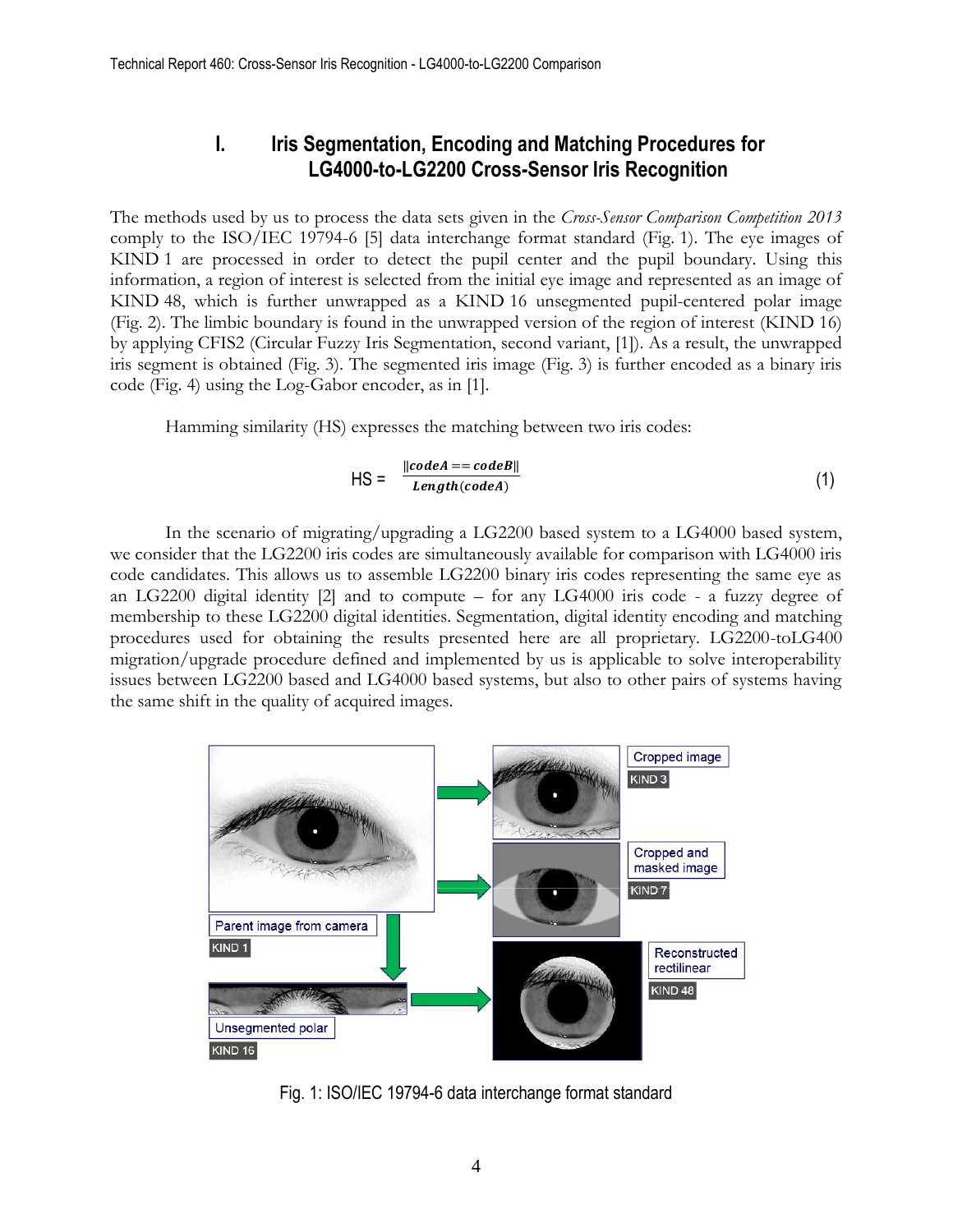

Fig. 2: Unwrapped region of interest (KIND 16)



Fig. 4. Iris code of size 32x360

The following sections present the results obtained for LG4000 and LG2200 small, medium and large datasets, respectively. Each section contains figures illustrating the imposter / genuine score distributions and FAR / FRR curves, in linear and logarithmic scales.

The figures 5, 6, 10, 11, 15, 16 and Table 1 illustrate the separation of the genuine and imposter score distributions (obtained for small, medium and large databases) in terms of their means and their standard deviations.

| Comparison                | <b>Distribution</b> | <b>Mean</b> | <b>Standard Deviation</b> | <b>Decidability</b> |  |
|---------------------------|---------------------|-------------|---------------------------|---------------------|--|
| Small LG4000-to-LG2200    | Imposter            | 0.49845     | 0.0136                    | 5.5779              |  |
| cross-sensor recognition: | Genuine             | 0.66322     | 0.0395                    |                     |  |
| Medium LG4000-to-LG2200   | Imposter            | 0.49874     | 0.0127                    | 5.6386              |  |
| cross-sensor recognition: | Genuine             | 0.66038     | 0.0385                    |                     |  |
| Large LG4000-to-LG2200    | Imposter            | 0.49882     | 0.0124                    | 5.7255              |  |
| cross-sensor recognition: | Genuine             | 0.66065     | 0.0380                    |                     |  |

#### **Table 1: Means and Standard Deviations**

For each comparison test (small, medium and large), a decidability index is computed accordingly to the formula (2),

$$
d' = \frac{|\mu_1 - \mu_2|}{\sqrt{\frac{1}{2}(\sigma_1^2 + \sigma_2^2)}}
$$
 (2)

where:

- $-d$  is the decidability index;
- $-\mu_1$  is the mean of the imposter scores;
- $-\mu_2$  is the mean of the genuine scores;
- $\sigma_1$  is the standard deviation of the imposter scores;
- $\sigma_2$  is the standard deviation of the genuine scores;

The separation between the genuine and imposter score distributions is also illustrated in Table 2 and figures 6, 11, 16 in terms of minimum genuine similarity score and maximum imposter similarity score. The overlapping between the imposter and genuine score distributions can be viewed as a performance criterion of the recognition technique, but also as a quality measure for the database of eye images. It must be noted that in Table 2 and also in the entire present report, is the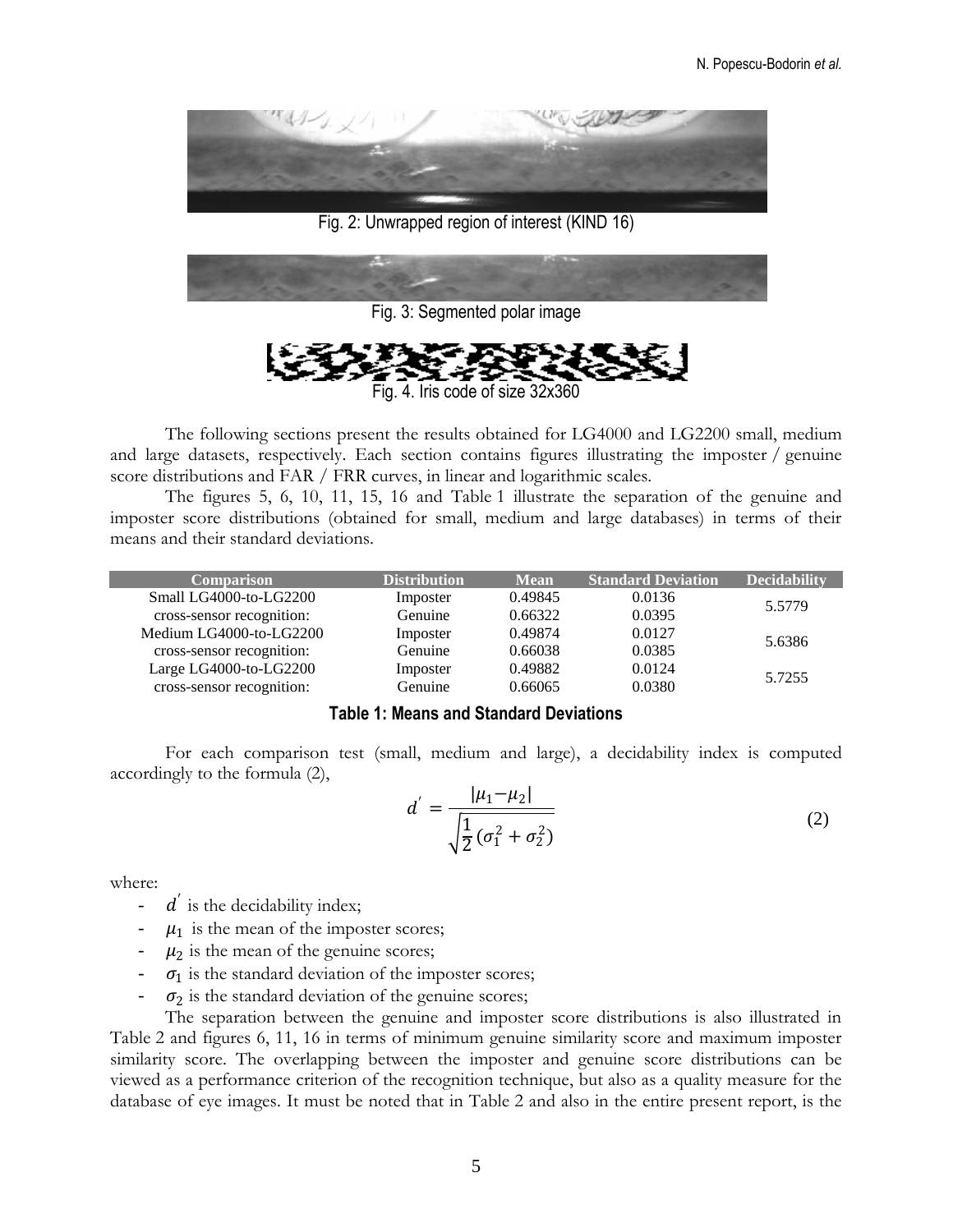SigSets 2013 specification that defines the imposter and the genuine comparisons, not otherwise. However, as the Figures 6, 11, and 16 show, there are some inconsistencies in the way in which the SigSets 2013 specification defines imposter and genuine comparisons: there are indeed some eye images enrolled under wrong IDs - our visual inspection of the databases confirmed that. These cases lead up to the fact that some genuine and some imposter comparison defined by the SigSets 2013 are, in fact, mislabeled. Therefore, some so-called imposter scores defined by the SigSets are actually true genuine scores and some so-called genuine scores defined by the SigSets are actually true imposter scores indeed. Inevitably, this situation alters the FAR and FRR curves, and also the EER points as thresholds (abscises) and values (ordinates) making them to be slightly pessimistic estimates of the actual ones.

The existence of the mislabeled eye images within the *Cross-Sensor Comparison Database* (and consequently the existence of the corresponding mislabeled imposter and genuine comparisons within the SigSets specification) is publicly affirmed here for the first time, despite the fact that the databases are in use for quite a while now. The detection of these cases of mislabeled eye images validates our work and our iris recognition technique. Naturally, a good iris recognition technique must be able to detect mislabeled eye images, especially when the number of eye images within databases is large – which is the case here, in *Cross-Sensor Comparison Competition 2013*.

A clean-up of the *Cross-Sensor Comparison Database* and the corresponding update of the SigSets 2013 specification are both necessary. We will approach this task in our future work.

| <b>Database</b> | Minimum genuine score | Maximum imposter score |
|-----------------|-----------------------|------------------------|
| Small           | 0.4605                | 0.6747                 |
| Medium          | 0.4485                | 0.6797                 |
| Large           | 0.4715                | 0.6947                 |

**Table 2: Minimum genuine scores and maximum imposter scores**

| <b>Database</b>                                                                           | <b>Figure</b> | <b>FAR, FRR, threshold</b>                                                                                |
|-------------------------------------------------------------------------------------------|---------------|-----------------------------------------------------------------------------------------------------------|
| <b>Small</b>                                                                              | Fig. 9        | $(1E-3, 0.009267, 0.5506), (1E-4, 0.01655, 0.5636),$<br>$(1E-5, 0.02863, 0.5776), (1E-6, 0.1021, 0.6117)$ |
| Medium                                                                                    | Fig. 14       | $(1E-3, 0.00941, 0.5476), (1E-4, 0.01512, 0.5606),$<br>$(1E-5, 0.02377, 0.5736), (1E-6, 0.06829, 0.6006)$ |
| Large                                                                                     | Fig. 19       | $(1E-3, 0.009723, 0.5476), (1E-4, 0.0144, 0.5596),$<br>$(1E-5, 0.02361, 0.5726), (1E-6, 0.138, 0.6207)$   |
| Tekle 2: Tripleto of EAD, EDD, and three beld velves detected for omell, medium and lorge |               |                                                                                                           |

**Table 3: Triplets of FAR, FRR, and threshold values detected for small, medium and large LG4000-to-LG2200 comparisons**

| <b>Database</b>                                                                       | <b>Figures</b>     | <b>EER</b> value @ EER threshold |
|---------------------------------------------------------------------------------------|--------------------|----------------------------------|
| Small                                                                                 | Fig. $7,$ Fig. $8$ | $0.005669 \ @ \ 0.5386$          |
| Medium                                                                                | Fig. 12, Fig. 13   | $0.006733$ @ 0.5356              |
| Large                                                                                 | Fig. 17, Fig. 18   | $0.006167$ @ 0.5356              |
| Table 4: EER values detected for small, medium and large LG4000-to-LG2200 comparisons |                    |                                  |

Based on the FAR/FRR curves presented in the figures 7, 8, 12, 13, 17 and 18, the EER points were located at the following thresholds: 0.5386 (Fig. 8), 0.5356 (Fig. 13), and 0.5356 (Fig. 18), with their corresponding values of approximately 5.66E -3, 6.73E -3, and 6.16E -3. For convenience, these data are also collected in Table 4.

Figures 9, 14 and 19 show several triplets (FAR, FRR, threshold) describing four ways of balancing system security (expressed as FAR) and user discomfort (expressed as FRR). These data are also collected in Table 3.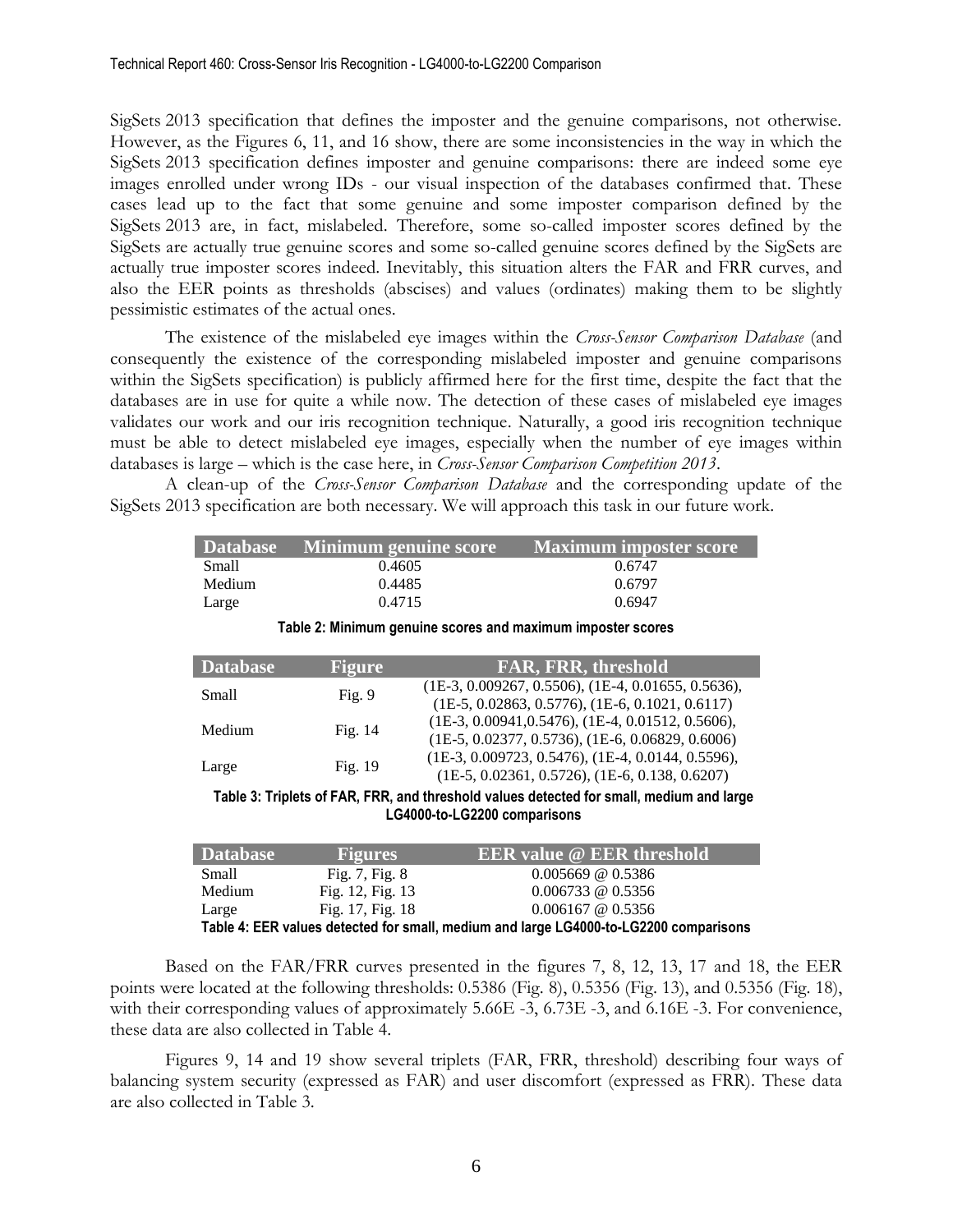## **II. LG4000-TO-LG2200 IRIS RECOGNITION RESULTS OBTAINED ON SMALL LG4000 AND LG2200 DATABASES**



Fig.5: Imposter (μ=0.49845 σ=0.0136) and Genuine (μ=0.66322 σ=0.0395) Score Distributions (LinearY Scale)



Fig.6 Imposter (μ=0.49845 σ=0.0136) and Genuine (μ=0.66322 σ=0.0395) Score Distributions (LogY Scale)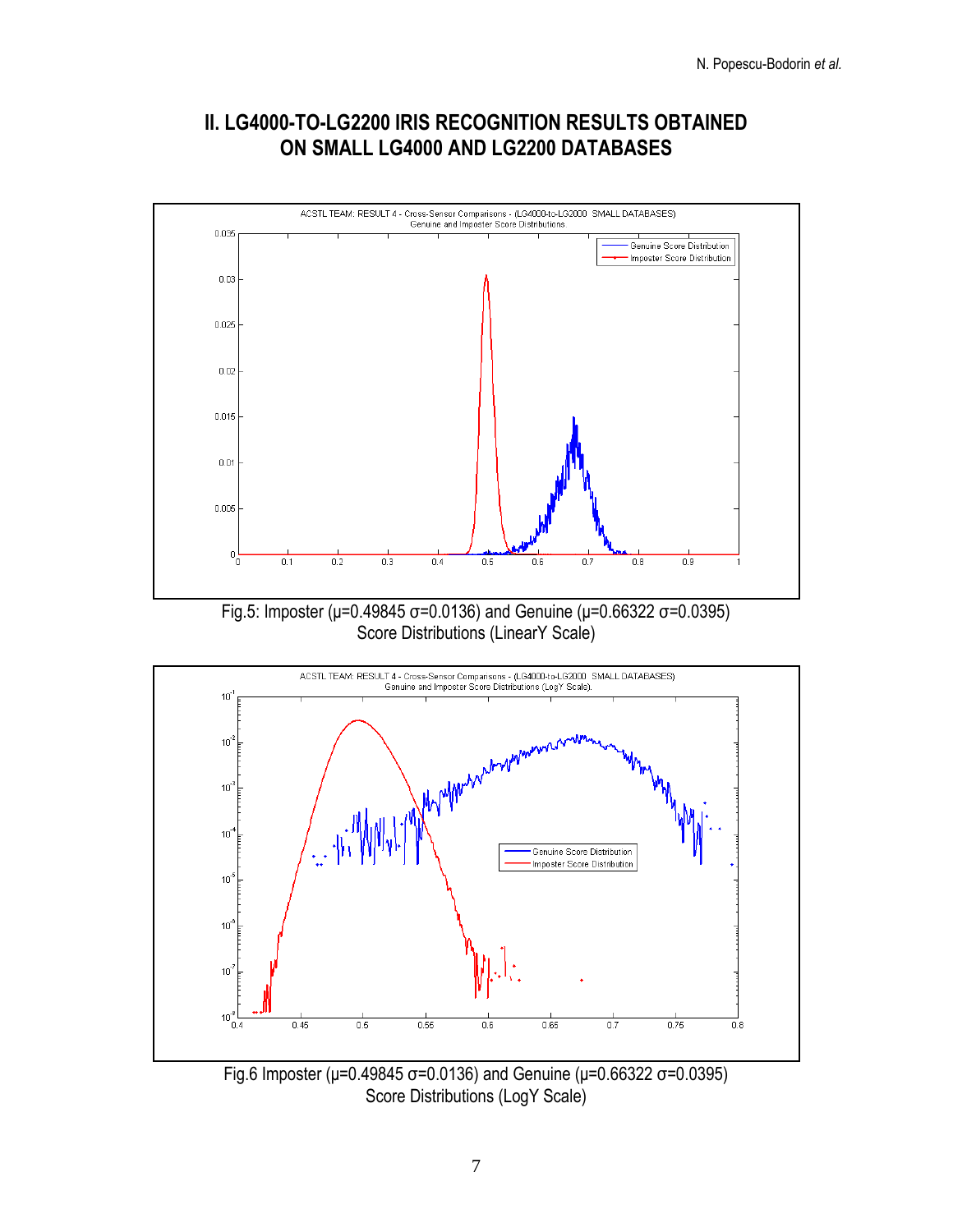

Fig.7: False Accept curve, False Reject curve and EER point (LinearY Scale)



Fig.8: False Accept curve, False Reject curve, and EER point (LogY Scale)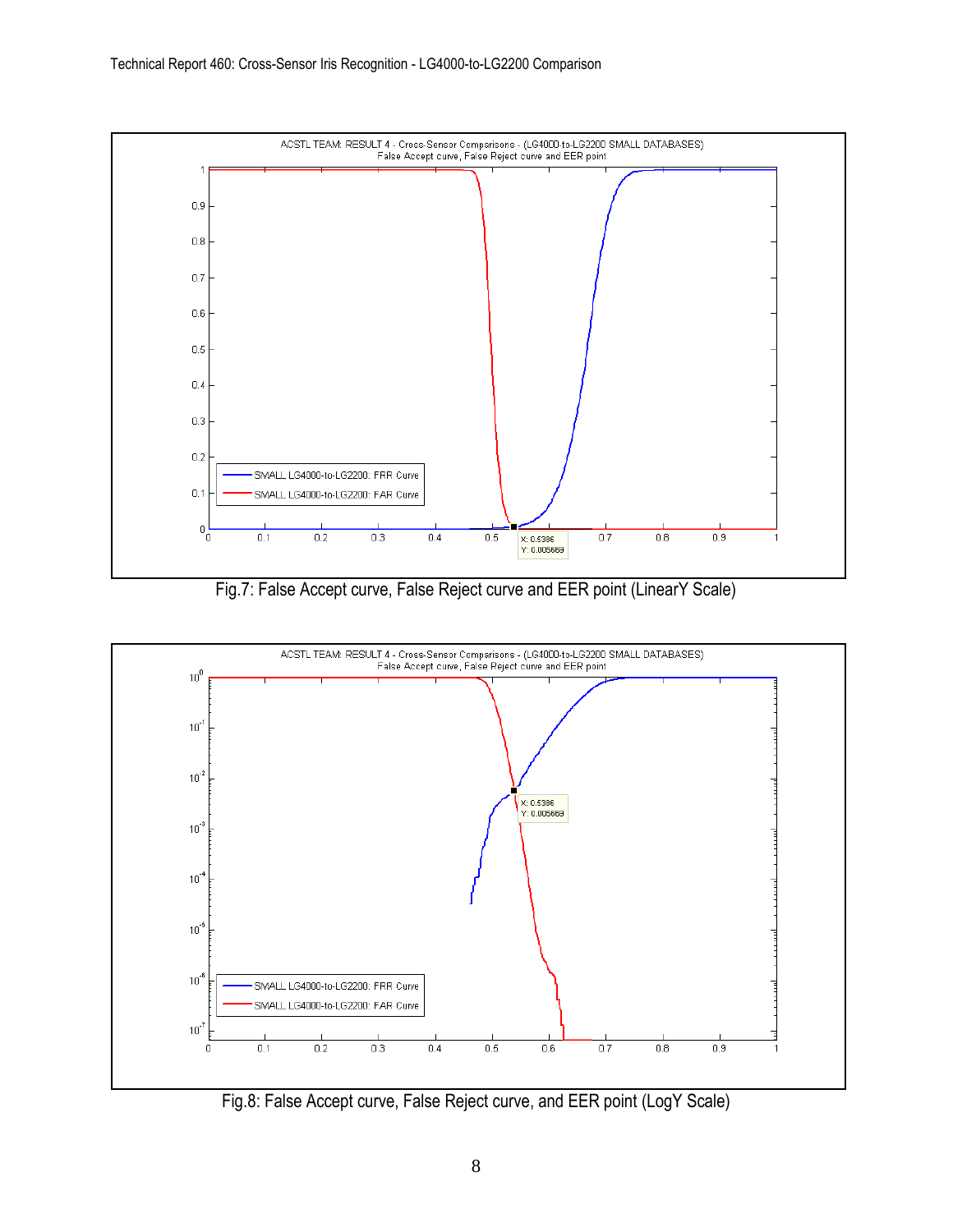

Fig.9: Details on the False Accept curve and False Reject curve (LogY Scale)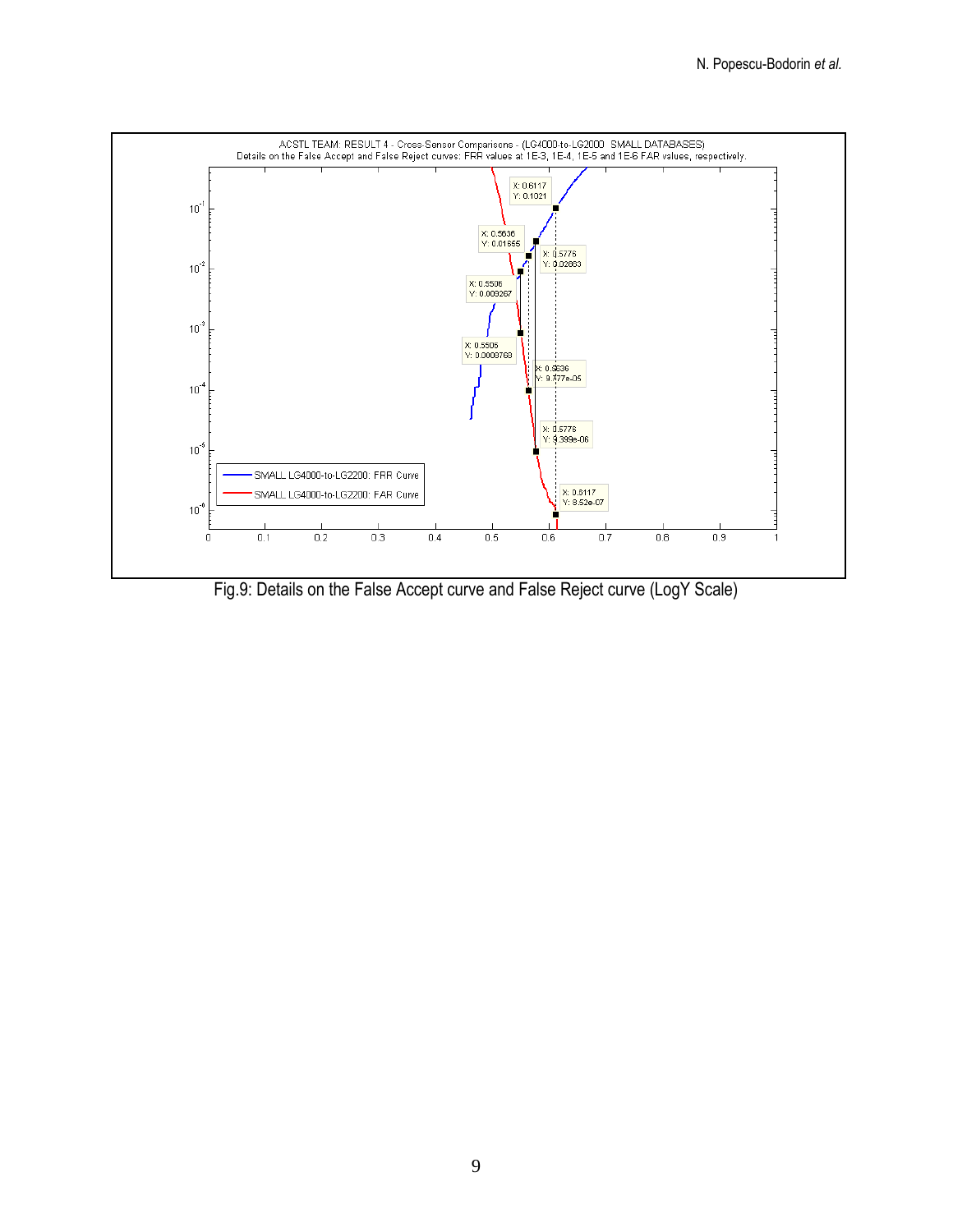## **III. LG4000-TO-LG2200 IRIS RECOGNITION RESULTS OBTAINED ON MEDIUM LG4000 AND LG2200 DATABASES**







Fig.11: Imposter (μ=0.49874 σ=0.0127) and Genuine (μ=0.66038 σ=0.0385)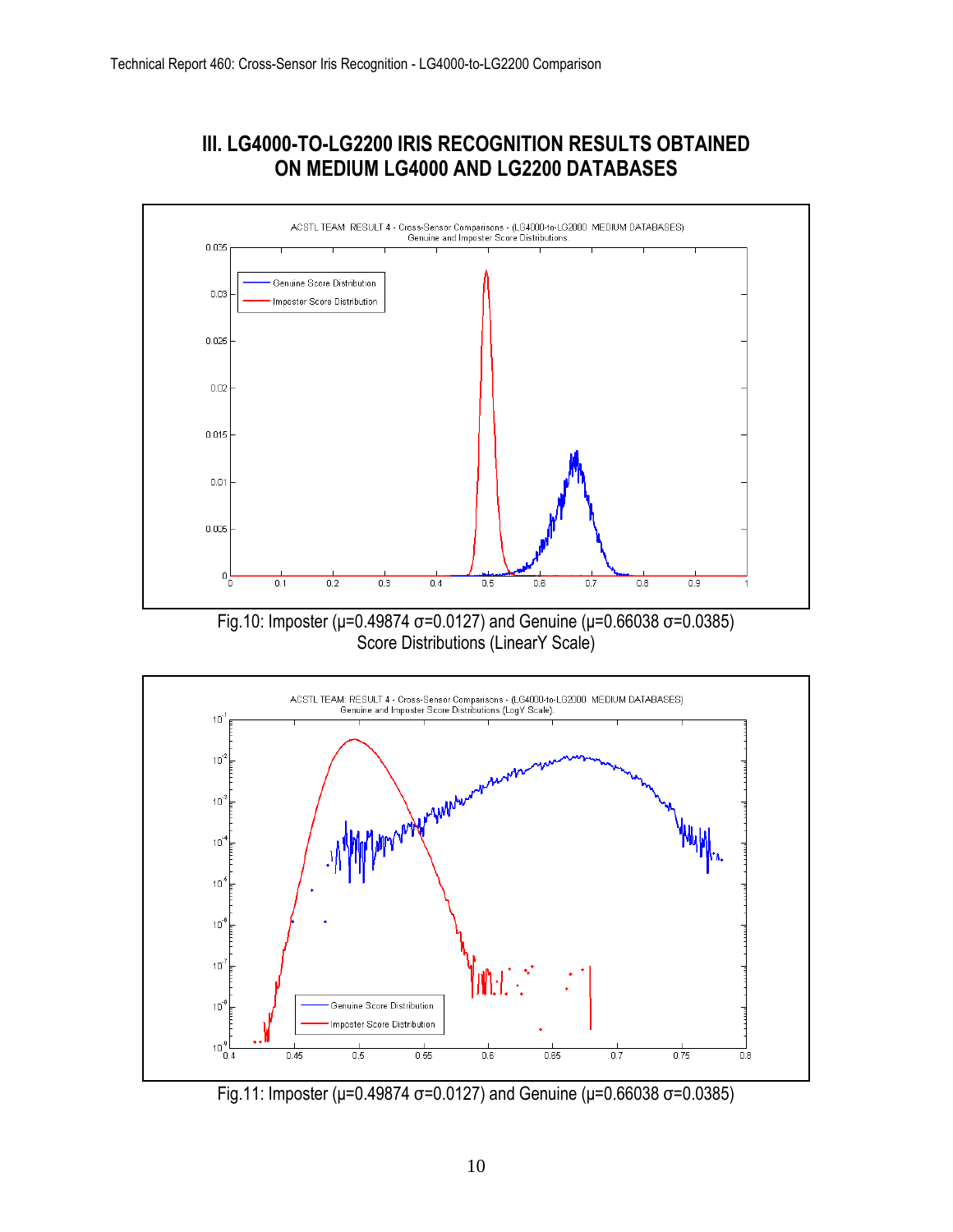

### Score Distributions (LogY Scale)

Fig.12: False Accept curve, False Reject curve, and EER point (LinearY Scale)

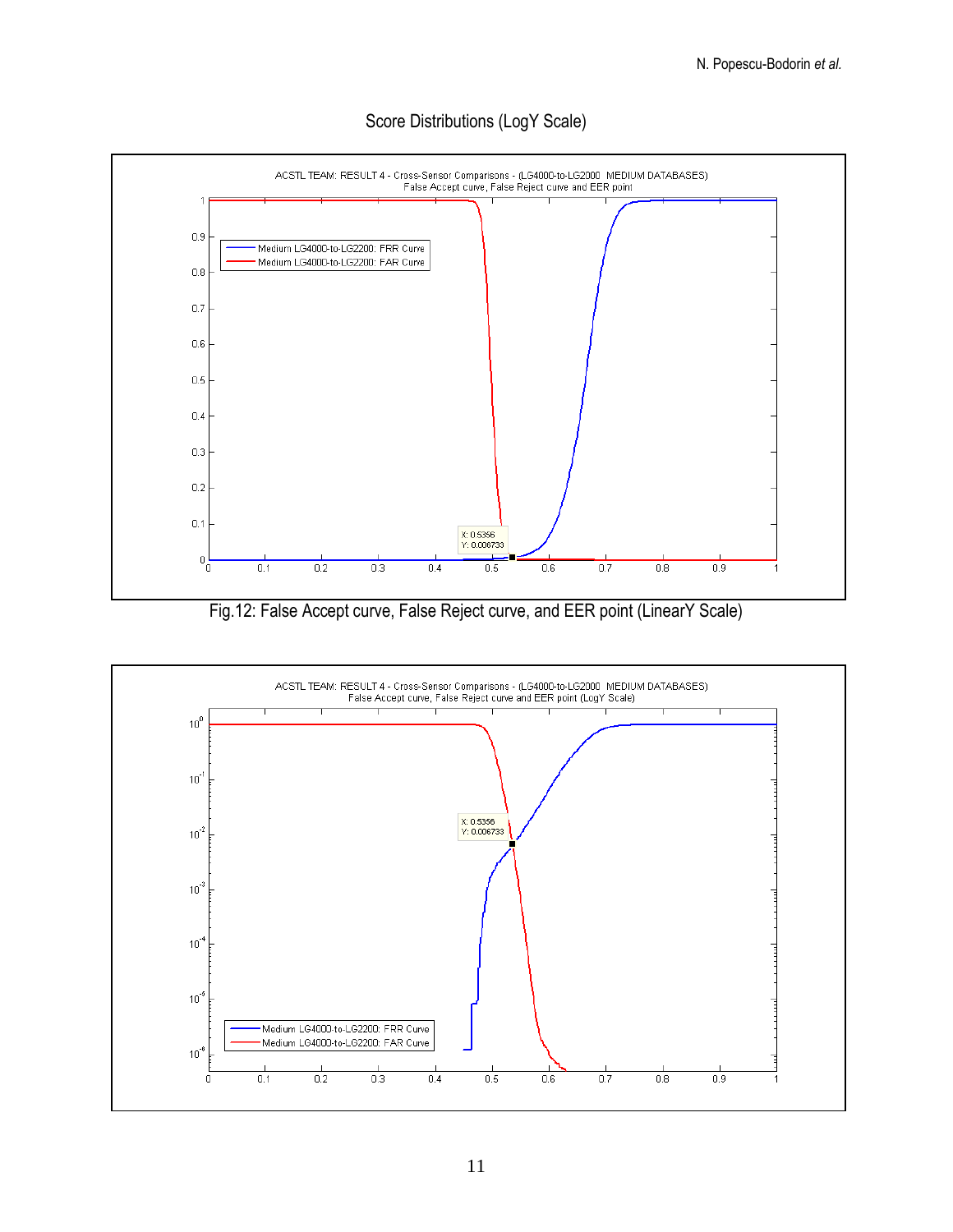

Fig.13: False Accept curve, False Reject curve, and EER point (LogY Scale)

Fig.14: Details on the False Accept curve and False Reject curve (LogY Scale)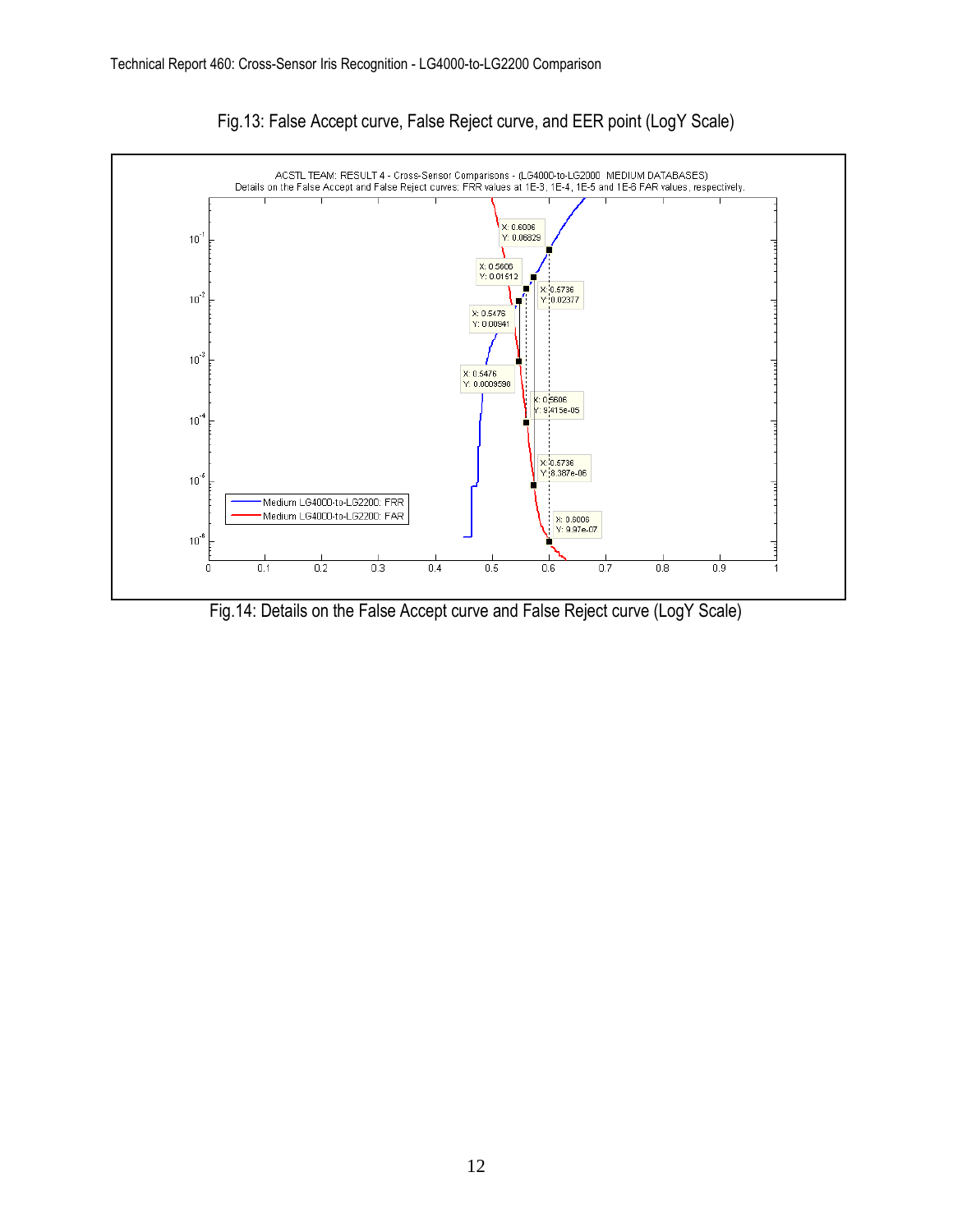



Fig.15: Imposter (μ=0.49882 σ=0.0124) and Genuine (μ=0.66065 σ=0.0380) Score Distributions (LinearY Scale)



Fig.16: Imposter (μ=0.49882 σ=0.0124) and Genuine (μ=0.66065 σ=0.0380) Score Distributions (LogY Scale)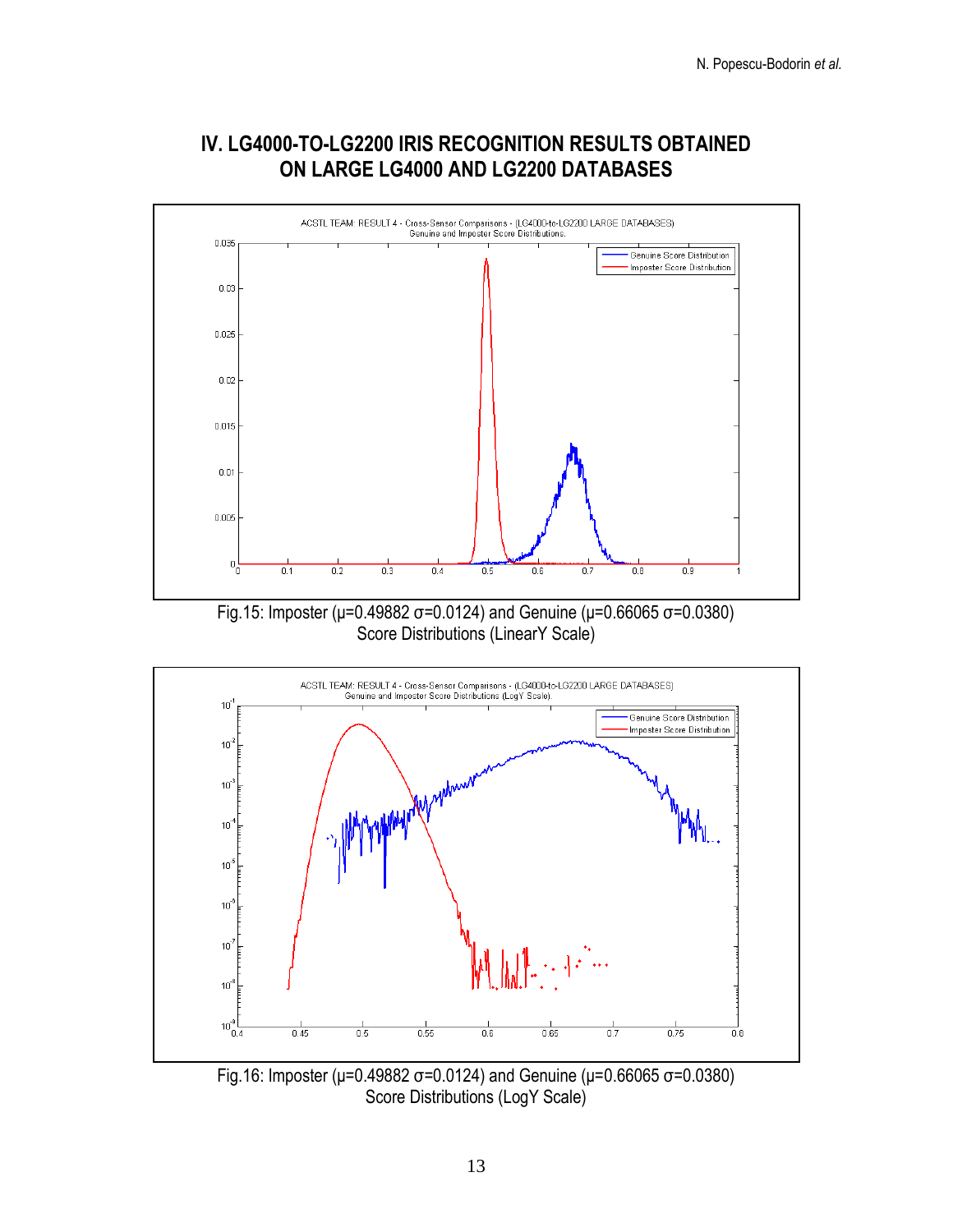

Fig.17: False Accept curve, False Reject curve, and EER point (LinearY Scale)



Fig.18: False Accept curve, False Reject curve, and EER point (LogY Scale)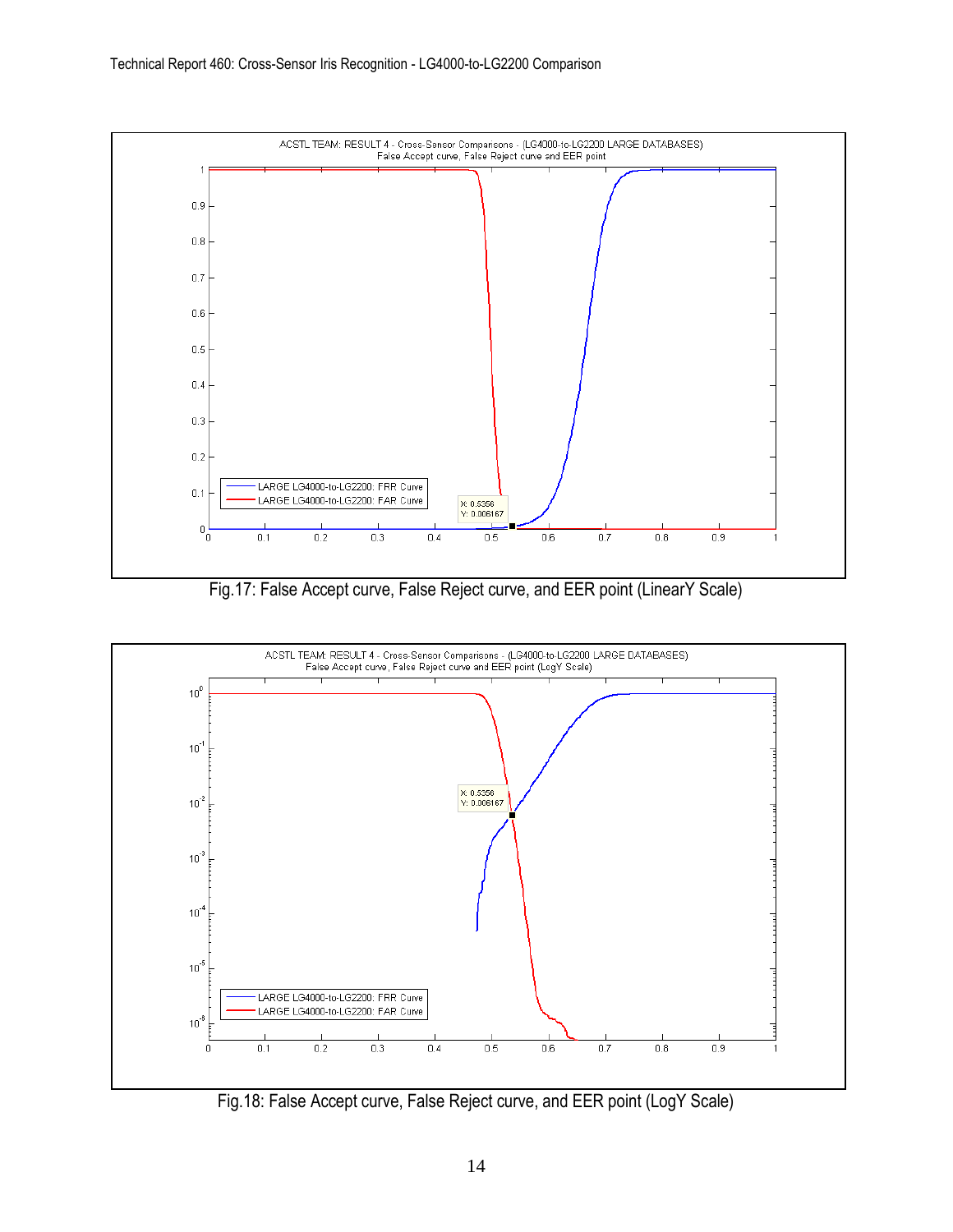

Fig.19: Details on the False Accept curve and False Reject curve (LogY Scale)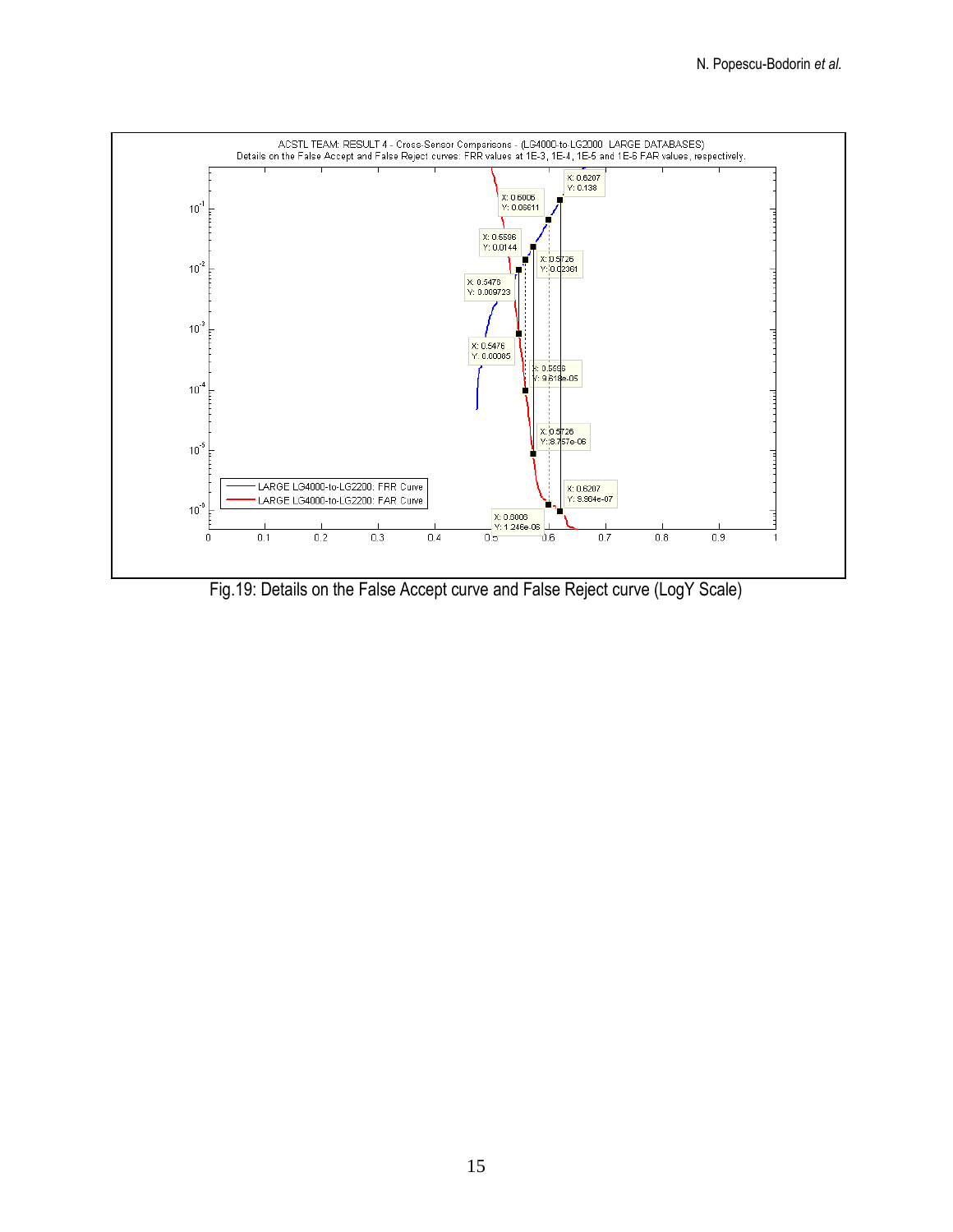# **V. ROC Curves**



Fig.20: ROC Curve (FAR / TAR) for large LG4000-to-LG2200 comparison (our result – *ACSTL Cross -Sensor Comparison Competition Team 2013*, University of South-East Europe Lumina, RO)



Fig.21: ROC Curve (FAR / TAR) for LARGE LG4000-to-LG2200 Comparison (dark blue, the reference result – University of Notre Dame, USA)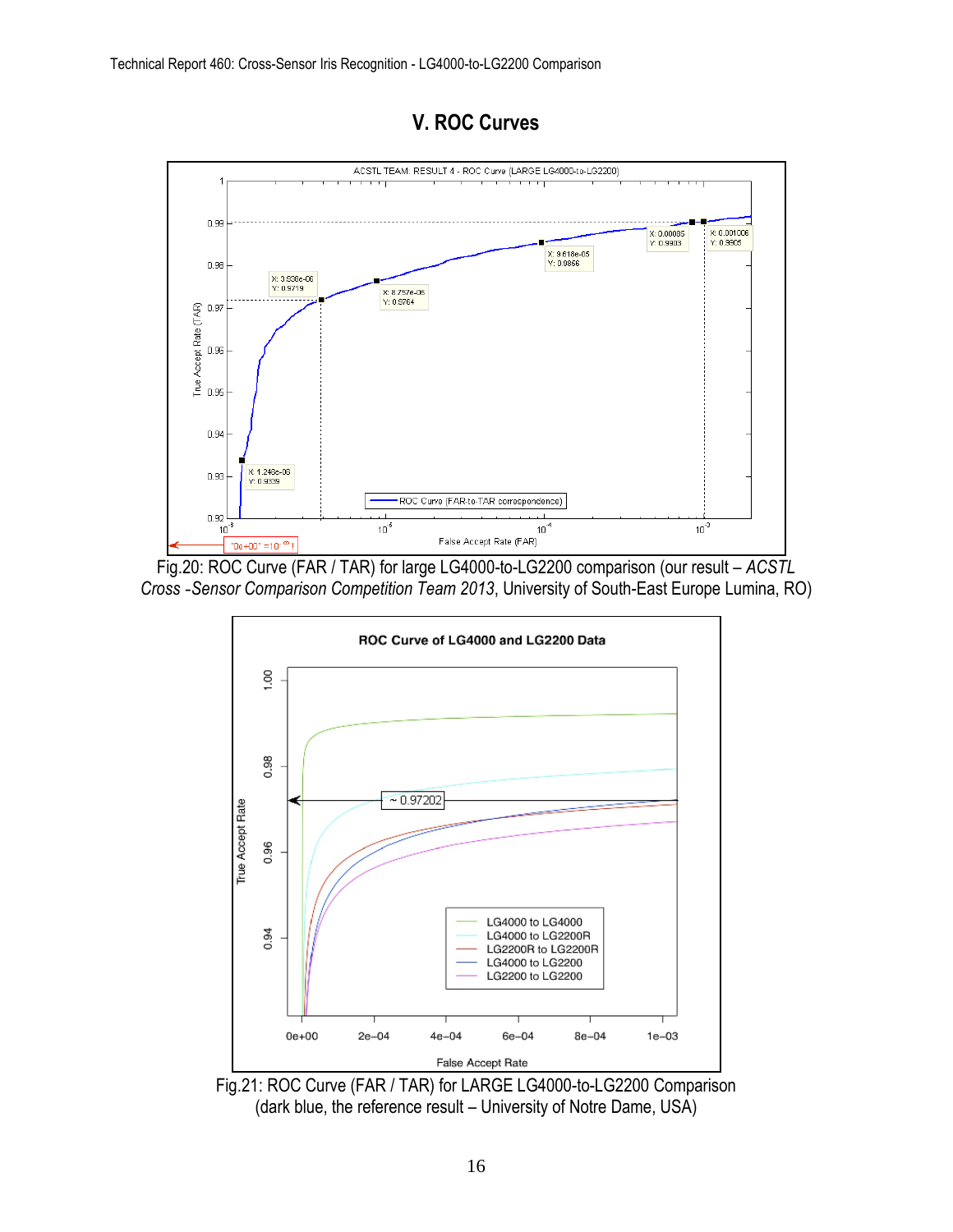## **VI.** *Cross-Sensor Comparison 2013* **Database Related Issues**

As proved by FAR, FRR and by the score distributions, multiple issues regarding the quality of the eye images can be identified in both LG2200 and LG4000 databases. The issues detected by us in the databases provided for the *Cross-Sensor Comparison Competition 2013* are the following:

- Cases of excessively dilated pupil;
- Cases of pupil covered by occlusion;
- Cases of patterned lenses;
- Cases of infrared-absorbing lenses;
- Cases of users enrolled with two IDs;
- Cases of iris templates enrolled under wrong user ID;
- Cases of iris textures strongly damaged by noise (especially blur and, sometimes, improper quantization);
- Some eye images are presented in non-axial gaze;
- Some eye images do not contain an iris image at all;

Images which presented one or more of these issues were verified both, automatically and visually. However, the images that could not be automatically detected as problematic were kept in the database.

Some of the issues listed above were also identified and mentioned in previous reports based on LG2200 databases, such as [\[3\].](#page-17-3)

## **VII. Comparison between the recognition rates obtained in this report and the reference results of** *Cross-Sensor Comparison Competition 2013*

The reference results of *Cross-Sensor Comparison Competition 2013* are illustrated above, in Fig. 21. As it can be seen there, the reference ROC curve for LG4000-to-LG2200 comparison (the dark-blue line) starts its descent (right-side of the figure) approximately from the point (**1E-3**, **0.97202**) and ends in steep descent to approximately (**1E-4**, **0.93**).

The ROC curve corresponding to our result (Fig. 20) starts its descent (right-side of the figure) at (**1E-3**, **0.9905**), continues with a moderate descent rate through (**1E-4**, **0.9856**) and ends in steep descent to approximately (**1E-6**, **0.9339**). Hence, when compared to the reference ROC curve, our ROC curve reveals better biometric performances at both ends. We recall that, in order to preserve comparison compatibility with the reference cross-sensor iris recognition results, the mislabeled eye images were kept unchanged in the database, their influence being present in our results. We are pretty optimistic that even better recognition results could be and will be obtained by our team after the database clean-up.

As described above, our result has its chances to be better than the reference result, but the exact hierarchy could and should be established strictly by using the largest common set of images possible and an independent arbitrage. Unfortunately, these two needs were not anticipated in the 2013 edition of *Cross-Sensor Comparison Competition*. We are open to continue our work toward a decisive clear result of *Cross-Sensor Comparison Competition 2013* if these two conditions are fulfilled.

Another visual comparison can be made between our result and the one presented in Fig.9 from [\[4\],](#page-17-4) where the best ROC curve starts its descent (right-side of the figure) approximately from the point (0.1, 0.99) and continues toward (0.01, 0.97). However, this ROC curve corresponds to